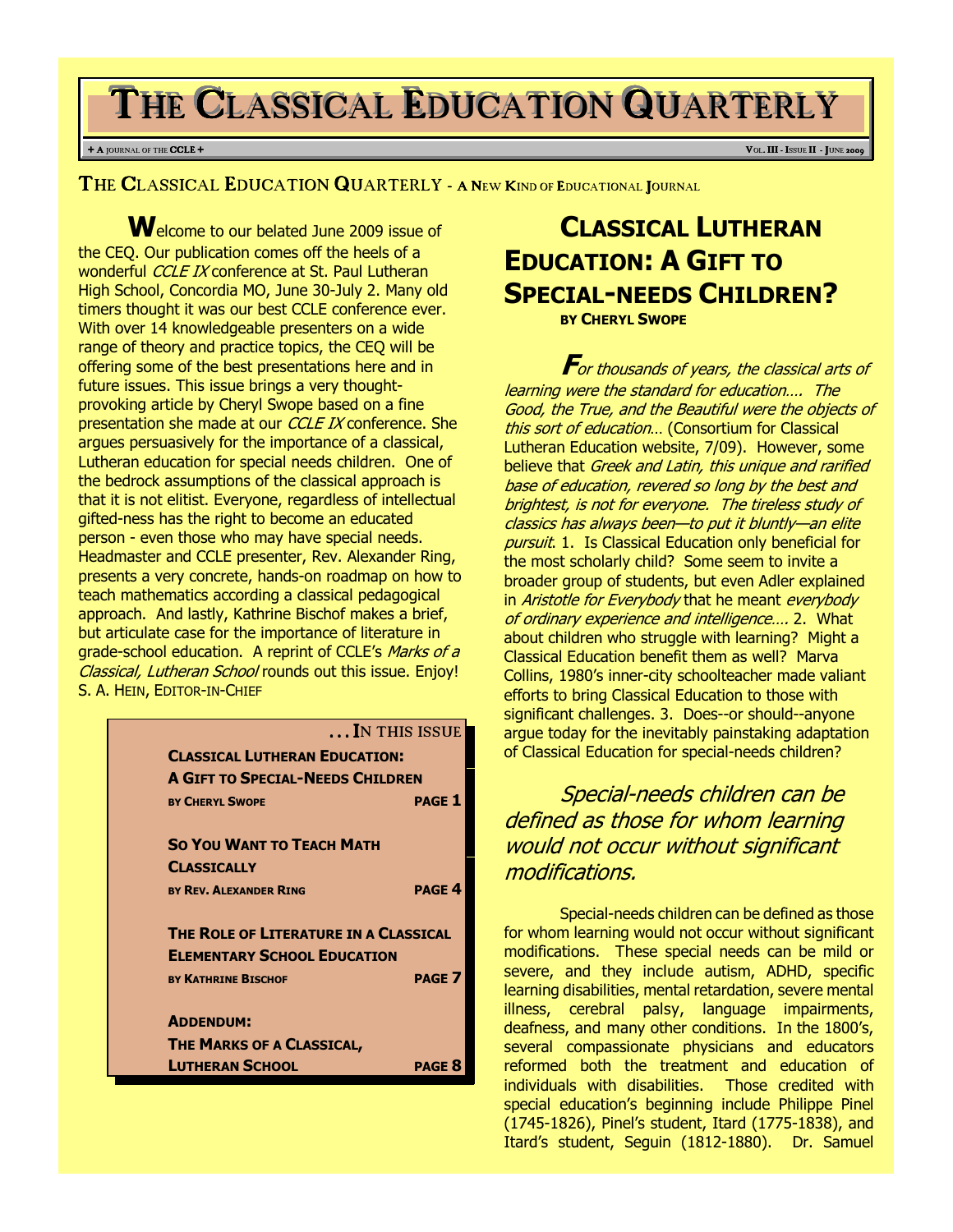Howe, an acquaintance of Seguin, was the first to educate a deaf-blind girl, Laura Bridgman. Charles Dickens wrote of Howe's efforts in his *American Notes*. When a distraught mother of a multiply-handicapped child read Dickens' notes one day, she asked her husband to contact Howe's school. The school's valedictorian and a student well-versed in Howe's writings, Miss Annie Sullivan arrived at the Keller home in 1887. The Kellers hoped young Helen could receive "an education," and in the late 1800's this meant a Classical Education. Deaf, blind, and severely "behaviorally disordered," Helen began her Adapted Classical Education at the age of six. No one could determine the eventual outcome, yet they embarked on this ambitious, beautiful journey nonetheless.

Initially, Helen's mother asked Annie Sullivan, What will you try to teach her first? Annie answered, First, last, and—in between--language. Mrs. Keller repeated in disbelief, Language. Annie quoted, "Language is to the mind more than light is to the eye." Dr. Howe said that. Mrs. Keller shook her head. We can't get through to her to sit still....4. The memorable scene at a humble water pump revealed the power with which Language unlocked Helen's otherwise dark, confusing world.

Perhaps less commonly known, language also continued to guide Helen's education. In fact, Helen Keller's education more than a century ago mirrors the gift many classical educators provide their young students today, although Helen received her education through patient, untiring finger-spelling into her hand. At ages 8-10, Helen studied Geography and History. She read Greek Heroes, Bible Stories, Lamb's Tales from Shakespeare, Dickens' A Child's History of England, Little Women, The Pilgrim's Progress, Heidi, and The Swiss Family Robinson. Helen later wrote of her early books, I never thought about style or authorship. They laid their treasures at my feet, and I accepted them as we accept the sunshine and the love of our friends. 5.

With various modifications, the special-needs child received a Classical Education throughout her college years. At the ages of 11-13, Helen learned her Latin Grammar with the help of a Latin scholar, and she studied French Grammar in raised print. She studied the histories of Greece, Rome, and the United States as Annie continued to spell lessons into Helen's hand. By age 16, Helen read works in the original Latin and German, and by age 20 she enrolled at Radcliffe where she read literature in French, studied World History, read Poetry critically, and learned advanced English

 $2 + A$  journal of the CCLE +  $\sqrt{2}$  Vol. III - Issue II - June 2009

composition. Her only real failure came at the ages of 17 and 18, when a male teacher made two common mistakes with this special-needs child. First, he determined that Helen must study only the areas in which she was weakest (e.g. astronomy, physics, algebra, and geometry). Moreover, the teacher taught these subjects in a large classroom without necessary modifications (e.g., he wrote visual geometry proofs on the board with no means for Helen to follow along). As a result, Helen required an additional year or two with a tutor before she could enter Radcliffe as previously planned.

Of the familiar tutorial method, Helen remarked, I found it much easier and pleasanter to be taught by myself than to receive instruction in class. There was no hurry, no confusion. My tutor had plenty of time to explain what I did not understand, so I got on faster and did better work than I ever did in school. 6.

Looking back over her education, Helen later wrote, From the storybook Greek Heroes to the Iliad [read in Greek] was no day's journey, nor was it altogether pleasant. One could have traveled round the world many times while I trudged my weary way through the labyrinthine mazes of grammars and dictionaries.... 7. But Helen received a remarkable Adapted Classical Education because her parents and her teachers bonded together to help her, and she persevered. Her love of literature remained with her, and its transcendent beauty inspired her. When I read the finest passages of the Iliad, I am conscious of a soul-sense that lifts me above the narrow, cramping circumstances of my life. My physical limitations are forgotten—my world lies upward, the length and the breadth and the sweep of the heavens are mine! (Helen Keller, The Story of My Life, p. 135)

Why do less severely handicapped special-needs children fail to receive such a bountiful classical education today? Largely, the answer is simply historical timing.

Why do less severely handicapped specialneeds children fail to receive such a bountiful classical education today? Largely, the answer is simply historical timing. At the turn of the century, as special education grew in acceptance, classical education began to wane. By the 1930's, approximately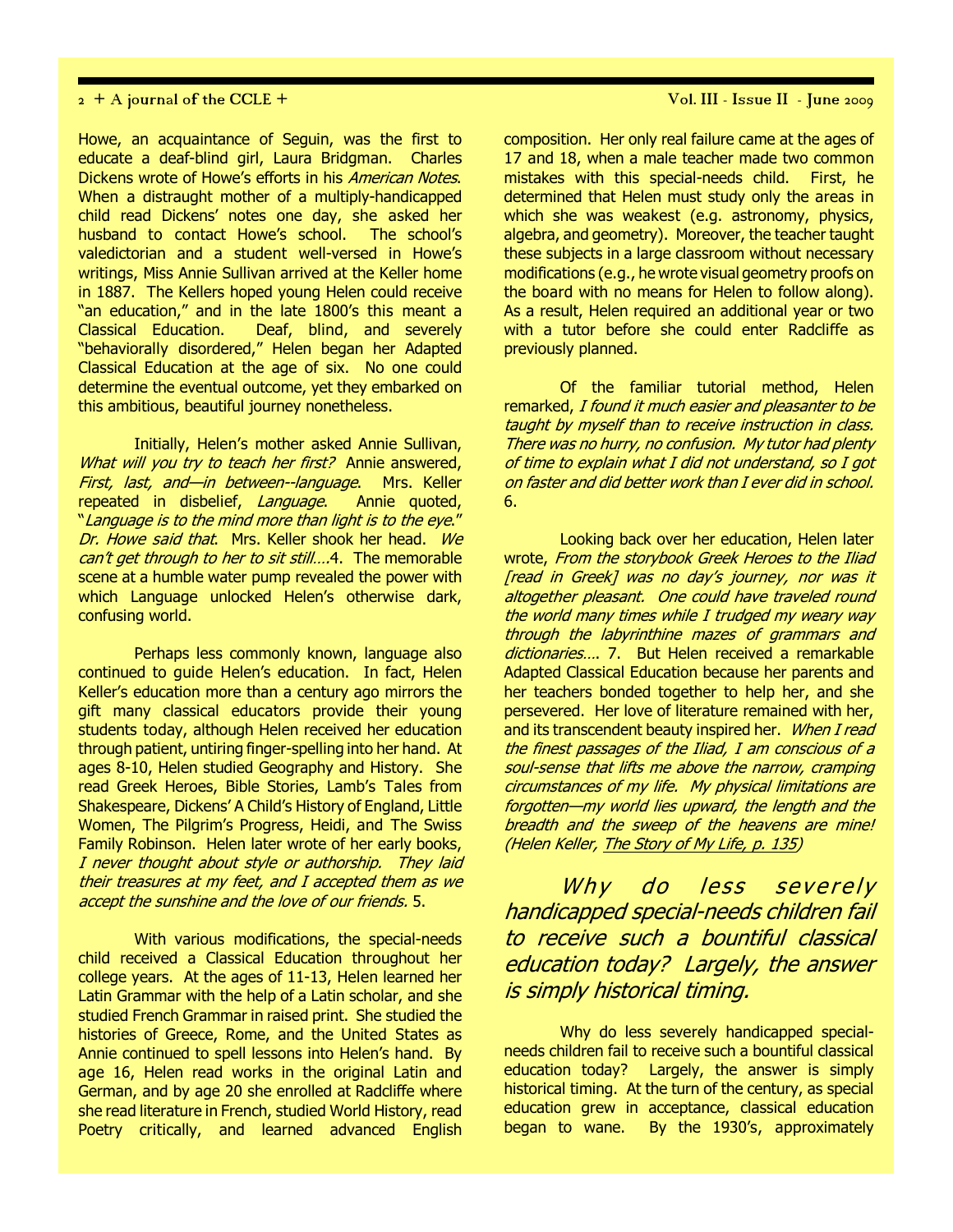1,000,000 students studied Latin; however, by the 1970's, young teachers no longer received a classical education, and public school students received a "progressive" education from "new" ideals. 8. For example, Childhood has its own way of seeing, thinking, and feeling; nothing is more foolish than to try to substitute our ways.... 9. Further, the true center of correlation on the school subjects is not science, nor literature, nor history, nor geography, but the child's own social activities…. I believe…in the so-called expressive or constructive activities as the center of correlation. I believe that this gives the standard for the place of cooking, sewing, manual training, etc. in the school. 10. In the mid-1970's, as classical education had all but disappeared, landmark special education legislation, Public Law 94-142, passed in the United States. This law mandated *a free, appropriate public education* to all handicapped children. But to what education did specialneeds children gain access?

Instead, today the ideal in special education is individualized instruction, in which the child's characteristics, rather than prescribed academic content, provide the basis for teaching techniques.

Today, regular education has strayed so far from the pursuit of Truth, Goodness, and Beauty, that many special-needs children, placed in remedial or even agebased classrooms, receive nothing remotely inspiring, excellent, or intrinsically transformational. In the past, basic education meant structured instruction in phonology and introductions to good literature. In fact, no argument for Adapted Classical Education would be needed if today's classrooms offered prescribed academic content such as efficacious reading instruction, poems to be memorized, ordered arithmetic, beautiful illustrations of heroes' lives, comforting Bible stories, and essential moral lessons. Instead, today the ideal in special education is *individualized instruction, in which the child's* characteristics, rather than prescribed academic content, provide the basis for teaching techniques. 11. Worse, in some special education teacher-training programs, not only pragmatism and progressivism, but also fatalistic, dehumanizing behaviorism dominates, and the child's inherent humanness is forgotten.

The special-needs child's humanity must determine the education he receives. Some suggest that as many as 1 in 5 children have special needs. Yet each of these children is a human being. Shall we assign all of these students to a servile education and deny them the riches of a beautiful, humane education? And shall we base these deterministic placements on early psychometric testing, with no regard to what the child might be able to overcome with the aid of an excellent teacher?

Quintilian wrote, There is no foundation for the complaint that only a small minority of human beings have been given the power to understand what is taught them, the majority being so slow-witted that they waste time and labour. On the contrary, you will find the greater number quick to reason and prompt to learn. This is natural to man….Dull and unteachable persons…have been very few. The proof of this is that the promise of many accomplishments appears in children, and when it fades with age, this is plainly due to the failure not of nature but of care. `But some have more talent than others.' I agree: then some will achieve more and some less, but we never find one who has not achieved something by his efforts. 12.

Lutherans understand that the specialneeds child is human; Lutherans also know that Christ has redeemed the special-needs child. God cares for the child through parents, and God instructs, uplifts, and educates the child through loving teachers. Baptized into Christ, the special-needs child also receives from God many vocations, even if he is never able to enjoy a full-time paying job. He can be assured that God works through him to love and serve other people. The special-needs child is a son or daughter who brings comfort, purpose, or joy to his parents. He is a young man who holds the door for aging members of his congregation. He is a student with lessons to learn, teachers to respect, and parents to honor. She is the thoughtful person who replenishes a dog's fresh water bowl while her neighbor is away at work. She is a sister, a granddaughter, and a niece, with the high calling of service to those in her life. In God's design, each person is to love his or her neighbors and to serve them with the gifts appropriate to each vocation….In our life in the world, in the interplay of vocations, we are always receiving and we are always giving. This is the dynamic of love. 13.

If taught slowly, patiently and systematically, many children identified as (or suspected of having) special needs can receive a substantial, elevating, and beautiful education.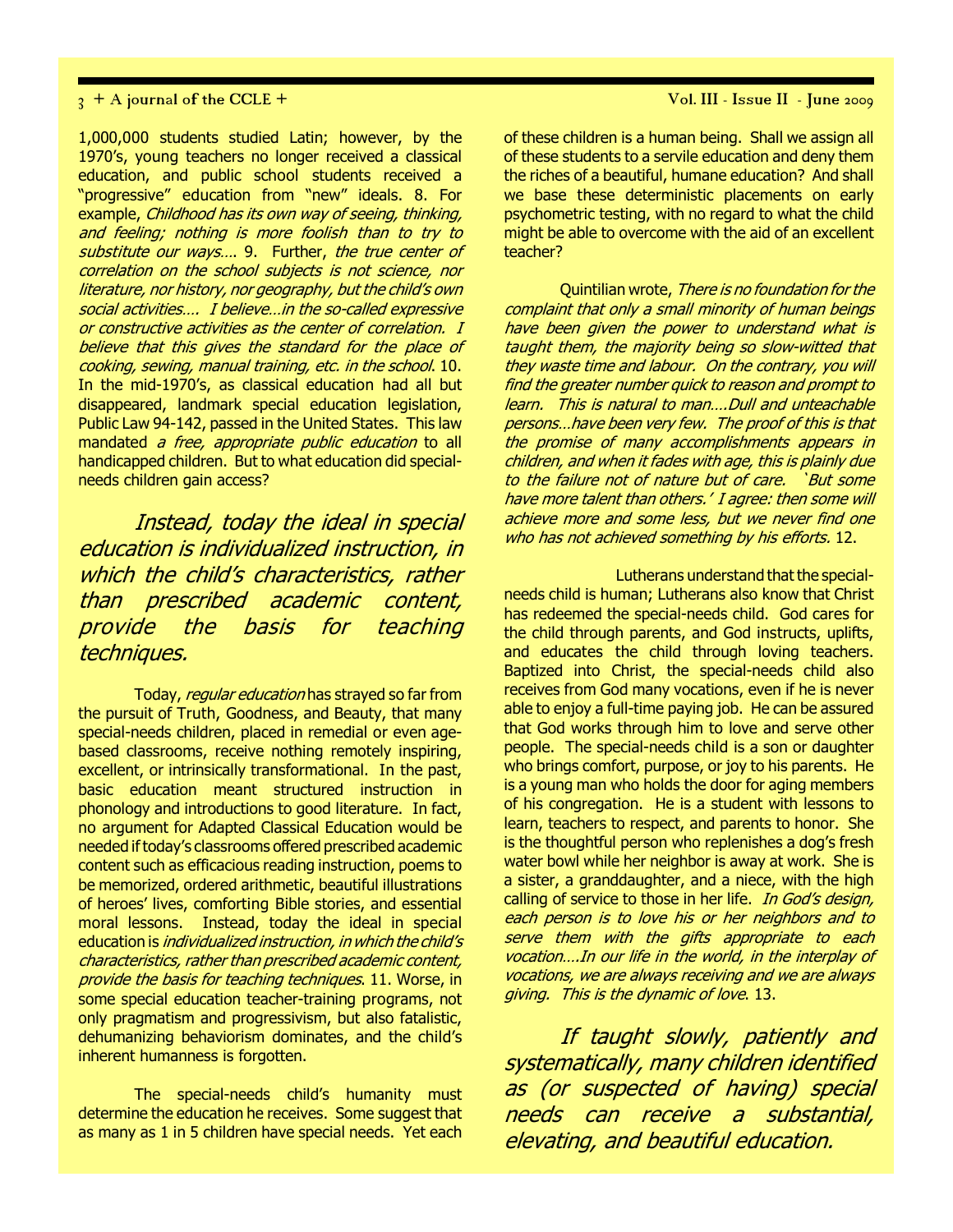God has provided uniquely converging opportunities at this particular time in history. Information on special needs abounds. Beautiful Lutheran materials proclaim Christ to toddlers as well as to advanced scholars. And as Classical Education enjoys a promising re-emergence, abundant resources offer instruction at every level, with any amount of repetition and practice the child needs. Teachers, homeschoolers, tutors, and anyone who seeks to help a special-needs child can find curricula for adapting Latin, Greek, English grammar, mathematics, literature, logic, dialectics, and rhetoric. If taught slowly, patiently and systematically, many children identified as (or suspected of having) special needs can receive a substantial, elevating, and beautiful education. With God's ample provision as He works through hardworking, caring people throughout the child's life, Classical Lutheran Education can cultivate in the special-needs child a lifelong love of Truth, Beauty, and Goodness, for His glory.

### **Notes**

- 1. Tracy Lee Simmons, *Climbing* Parnassus, p.25
- 2. Mortimer Adler, Aristotle for Everybody: Difficult Thought Made Easy, p. vii
- 3. Film: The Marva Collins Story
- 4. William Gibson, The Miracle Worker: A Play in Three Acts, 1960, p. 25
- 5. Helen Keller, The Story of My Life, 1905, p. 108
- 6. Ibid., p. 93
- 7. Ibid., p. 111
- 8. Hansen and Heath, Who Killed Homer?
- 9. Rousseau, "On Reasoning with Children," from Emile
- 10. John Dewey, My Pedagogic Creed, Article III
- 11. Exceptional Learners: Introduction to Special Education, ninth edition, p. 24)
- 12. Institutio Oratoria, Book 1:1
- 13. Gene Edward Veith, Jr. God at Work: Your Christian Vocation in All of Life, pp. 40-42

(CHERYL SWOPE IS A HOME SCHOOL EDUCATOR OF SPECIAL-NEEDS CHILDREN AND SHE PRESENTED THIS PAPER AT THE CCLE IX CONFERENCE AT ST. PAUL LUTHERAN HIGH SCHOOL, CONCORDIA, MO)

### . . . ABOUT CCLE

THE PURPOSE OF THE CONSORTIUM FOR CLASSICAL & **LUTHERAN EDUCATION IS TO** PROMOTE, ESTABLISH, AND EQUIP INDIVIDUALS AND SCHOOLS COMMITTED TO CONFESSIONAL LUTHERAN DOCTRINE AND A CLASSICAL APPROACH TO EDUCATION.

**THE CONSORTIUM AND** 

EVERY MEMBER ACCEPTS WITHOUT RESERVATION THE CANONICAL BOOKS OF THE OLD AND NEW TESTAMENTS AS THE INSPIRED AND INERRANT WORD OF GOD AND ALL THE SYMBOLICAL BOOKS OF THE EVANGELICAL LUTHERAN CHURCH AS A TRUE EXPOSITION OF GOD'S WORD.

# SO YOU WANT TO **TEACH MATH** CLASSICALLY? BY REV. ALEXANDER RING

### A Clever Story

In the fall of 1989 I was a confessional Lutheran undergraduate at a secular university, and yet I'd managed to stay on good terms with all my professors. A Texan, I was even on good terms with my Mexican minority studies professor, and this after a discussion over the moralities of the Texas Revolution. And so it was with great confidence in my diplomatic and inter-personal skills that I walked into my Teaching Mathematics course and right onto a landmine, tripped by a naïve question about learning multiplication tables; as in, When do we start those? The professor gave a little chuckle and with gentle condescension informed me that we don't do that anymore. They're boring and repetitive, thus modern methodology has shown it is better to just hand out calculators early on. After all, if you press "7 x 5" enough times eventually you'll remember its 35. Right? The discussion that ensued got me an "appointment" in her office, where we had a nice discussion but she also made it clear that she won't have any more talk about flash cards in her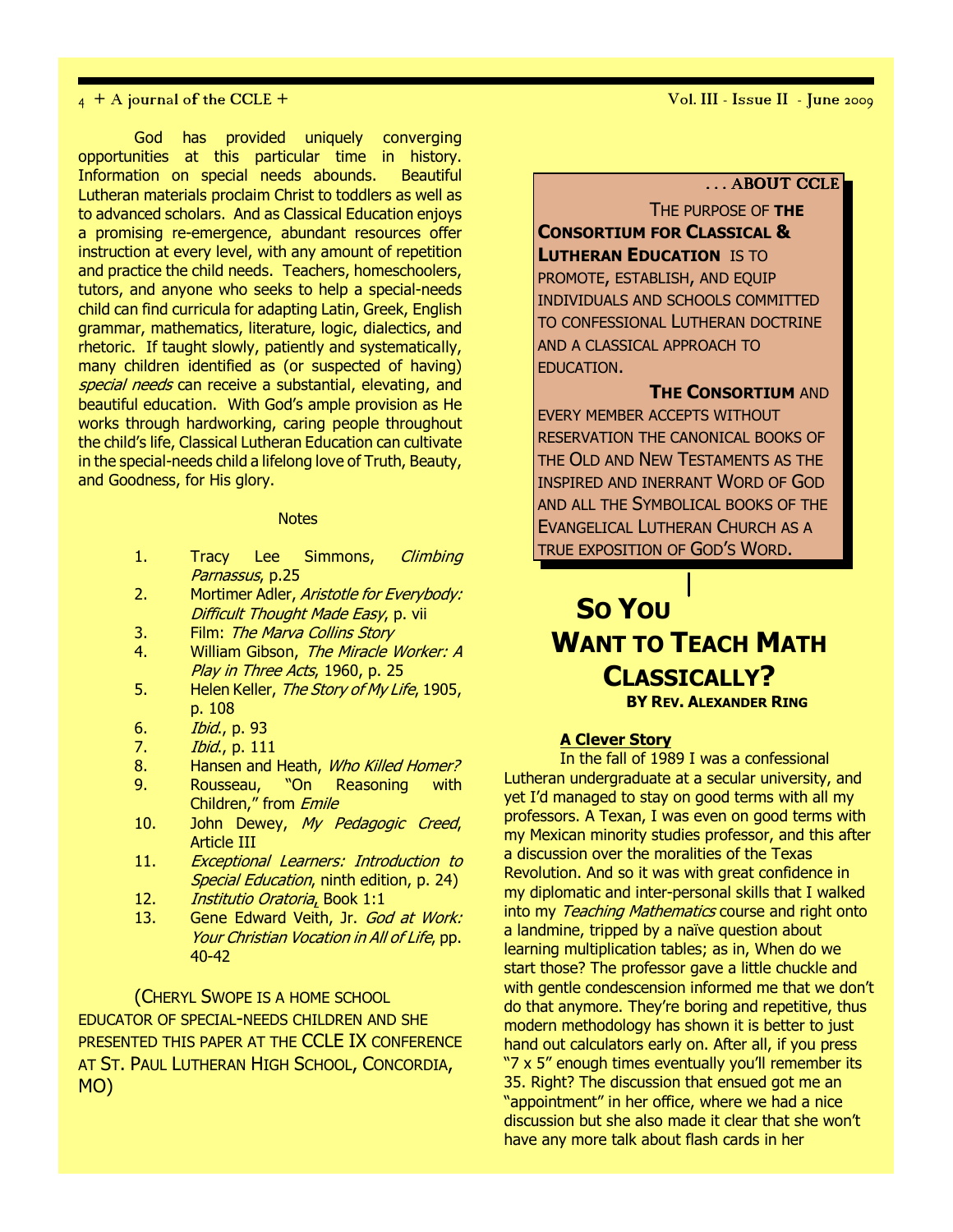### $5 + A$  journal of the CCLE +  $\overline{V}$  vol. III - Issue II - June 2009

classroom, because we have important things to discuss and can't afford to be bogged down by inferior methodologies.

### **Tension**

There is a great tension when it comes to mathematics, and not just in methodologies and philosophy. The greater tension for many is one between knowing its value but not quite knowing why it is valuable. On the one hand parents know that math is an important subject. They want their children to do well in it, so when they visit your school it is often one of the first subjects they ask about. On the other hand many aren't clear on why it is so important. Adding to this tension is that it is a subject almost none of them liked. So when a child comes home complaining that math is hard and they don't get it and when are they going to use this stuff anyway parents tend to be very sympathetic. That whole "push-'7x5'-enough-times" thing begins to sound pretty good. And let's be honest, teachers fall into this trap, too. I meet precious few teachers for whom math was their favorite subject, but many who tell me how they barely survived algebra and were glad once they fulfilled their mathematics requirements for high school and college.

There is a great tension when it comes to mathematics . . . . The greater tension for many is one between knowing its value but not quite knowing why it is valuable.

Most of this I've found is due to poor instruction, and to make matters worse it is a compounded problem: a teacher who doesn't like math combined with a poor curriculum. But I am here to tell you that like many problems, this one is also an opportunity, especially for teachers who use classical methodology. Because not only is mathematics a great primer for what classical education is about, a classical approach to mathematics instruction can go a long ways to solving the problems of poor math instruction. It is this boring and repetitive method that ends up making math fun for kids, because it makes them successful. With that in mind, here are some key components of teaching mathematics classically:

1) You have to know why we are doing

this. The trend in math textbooks is lots of "real world" problems, lots of practical application. In other words, we are learning math so that we can solve these practical, real-world problems. But that is a

short-sighted vision. Our primary reason for learning math is not to count change or know how much tile your new bathroom is going to need. We are learning to think: to solve problems and to start learning the language of creation. The fact that you'll know how to count change is just a fortunate byproduct.

2) The basic facts must be learned. Mathematics is an excellent place to demonstrate what classical education is about because it is easy to see. The math facts are the grammar of mathematics, and if you don't know them you are never going to progress very far. At what grade do most children start to get frustrated with math? Why? And for the basic facts, through 12 is nice, but really through 10 is enough.

3) Daily Practice. Up through  $6<sup>th</sup>$  grade students should be having daily quizzes. The grammar of math must become second-nature to them so that the logic and rhetoric stages aren't as difficult a step. Again, think about when math frustration usually sets in. Why there, again?

Ditto when it comes to daily work. Teachers can forget they are adults, and so when looking at the problems assigned and seeing there is quite a bit of duplication think to themselves, "Oh, this is easy, they know how to do this. We'll skip a few of those (or all of them) so they have time to practice new problems" or "Let's just do the evens today". You may have mastered it, but you're an adult who has been doing this for a while. The student is a child who probably needs the practice. Not to mention that it is always nice to have correct problems on your paper. It fosters the idea Math is easy; I am successful at it. This is a good thing.

4) Show Work. Showing work has a multitude of benefits: it allows a diagnostic path, it slows students down, teaches organization, teaches neatness, and you can name several more I'm sure. But one benefit often missed is that it is the marker that we are moving on to the logic stage in mathematics. We are taking our primitive little tools (the basic facts) and starting to peer into the inner workings of mathematics, showing we know the 'logic' behind it. And as well as showing their work, it often helps to have students speak their work. It helps them sort out the logic of what they are doing, and makes their responses come easier when they get stuck and you ask, "What do you do next?"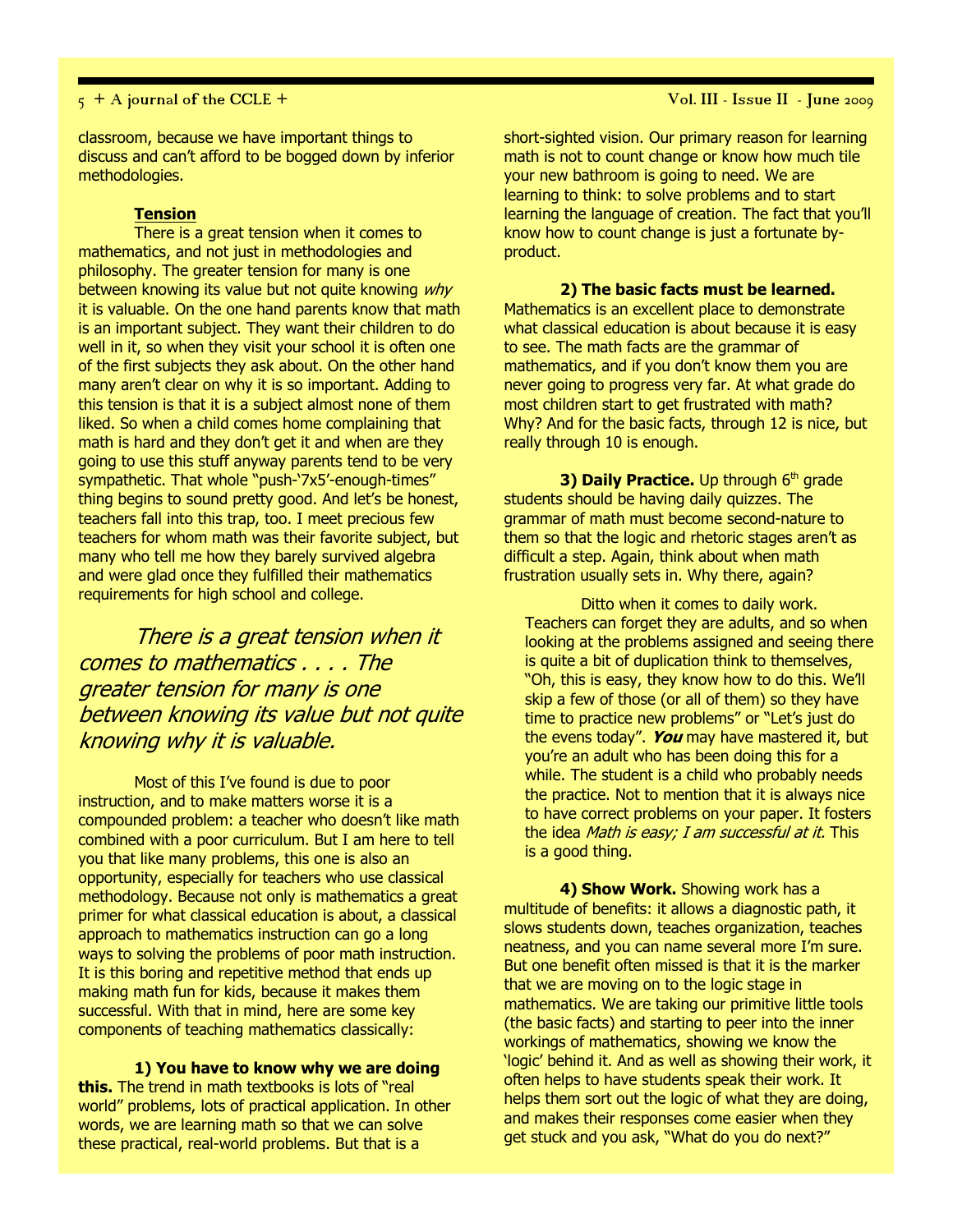A corollary to #'s 1–4 (and segue to the next point) is don't get caught up in explaining too much about methodology to students ("Why are we doing this? Why do we have to do it this way?"). Don't be rude, but at the same time remember they are children. If they want to know why we are doing this you can give a brief explanation, but realize they are probably asking not to be informed, but are attempting a diversion tactic, looking for a reason not to do it. Insist they do it your way, and promise to be available when they come to thank you later.

### 5) Don't Worry About Immediate

**Comprehension.** Especially as we go from  $4<sup>th</sup>$  grade and up, some pretty new concepts get introduced, and the cry goes up, "I don't get it!" That's okay, this is new stuff. We're going to go slowly and keep practicing. For right now, just follow what I do and copy it down. If you still don't get it after a week, then you can worry. Usually a week later they are fine; the concept has sunk in. Of course, you want to be careful that you don't introduce too many new concepts at a time. It takes longer for ideas to sink in if they're competing with three or four others at the same time.

A corollary to this is (again) to remember that you are dealing with children, and that "getting" mathematical concepts can often depend on maturity (read: "puberty"). A boy who struggles with math in  $7<sup>th</sup>$  grade can come back after summer or Christmas break and suddenly realize the girls aren't so icky *and* those x's and y's make sense.

**6) Curriculum.** This is not the point where I lecture you on which math curriculum is the best. Rather it is the point where I tell you that it is important to see math instruction not as eight or nine isolated parts, but as a whole that works toward a goal. This means if you are a 3rd grade teacher, you should know not only what happened in  $2<sup>nd</sup>$  and what will happen in  $4<sup>th</sup>$  grade but also in  $8<sup>th</sup>$ . It happened to me more than once where students would come to me not knowing how to do a certain kind of problem, only to find that their previous teacher(s) had shown them a "better" or "easier" way to solve it. This got them through  $4<sup>th</sup>$  grade math, but left them unprepared for my class; they missed part of the *logic* they needed to succeed.

A corollary to #6 is to make sure parents are in the know as well. As I said on the first page, parents often have their own share of math anxiety. I would *strongly* suggest meeting with parents

6 + A journal of the CCLE + Vol. III - Issue II - June 2009

before the school year (or near its beginning) to give them the crash course in classical math. Acquaint them with all the points, especially point  $#1$ . Let them know they can help simply by doing flash cards at home (in the primary and middle grades) and making sure homework is getting done (in all grades). When they say their kids' math has gotten too hard for them, remind them they can still be a great help simply by seeing how many problems are in the homework set. Is that how many problems are done on your child's paper? Why not? It's okay if you can't help them; I can. Give me a phone call, let me know how early you plan to be at school tomorrow to get help. I will be there.

### Had Enough?

My first year teaching was 1992, the same year Mattel released Teen Talk Barbie who said, among other things "Math class is tough!" As many of you may remember, this created quite a stir as concerns were expressed of how this would affect the psyche of young girls and their attitudes toward education.

But you know, Barbie was right. Math class is tough. Every year I tell my students that unlike any other subject, math will get harder as the year goes on, that we will do some things they have never done before. There may even at times be weeping and gnashing of teeth.

Math class is tough, but when taught properly they are tougher, and able to take this wonderful, divine language and make it their own.

And then I tell them that as hard as it may get, they will get through it, because we are going to take things one step at a time. I will be with them to help them, and by the end of the year they will be amazed at how much they learned. Math class is tough, but when taught properly they are tougher, and able to take this wonderful, divine language and make it their own.

(REV. ALEXANDER RING IS PASTOR AND HEADMASTER AT LAKEWOOD EVANGELICAL LUTHERAN CHURCH AND SCHOOL, LAKEWOOD, WA. HE PRESENTED THIS PAPER AT THE RECENT CCLE IX CONFERENCE.)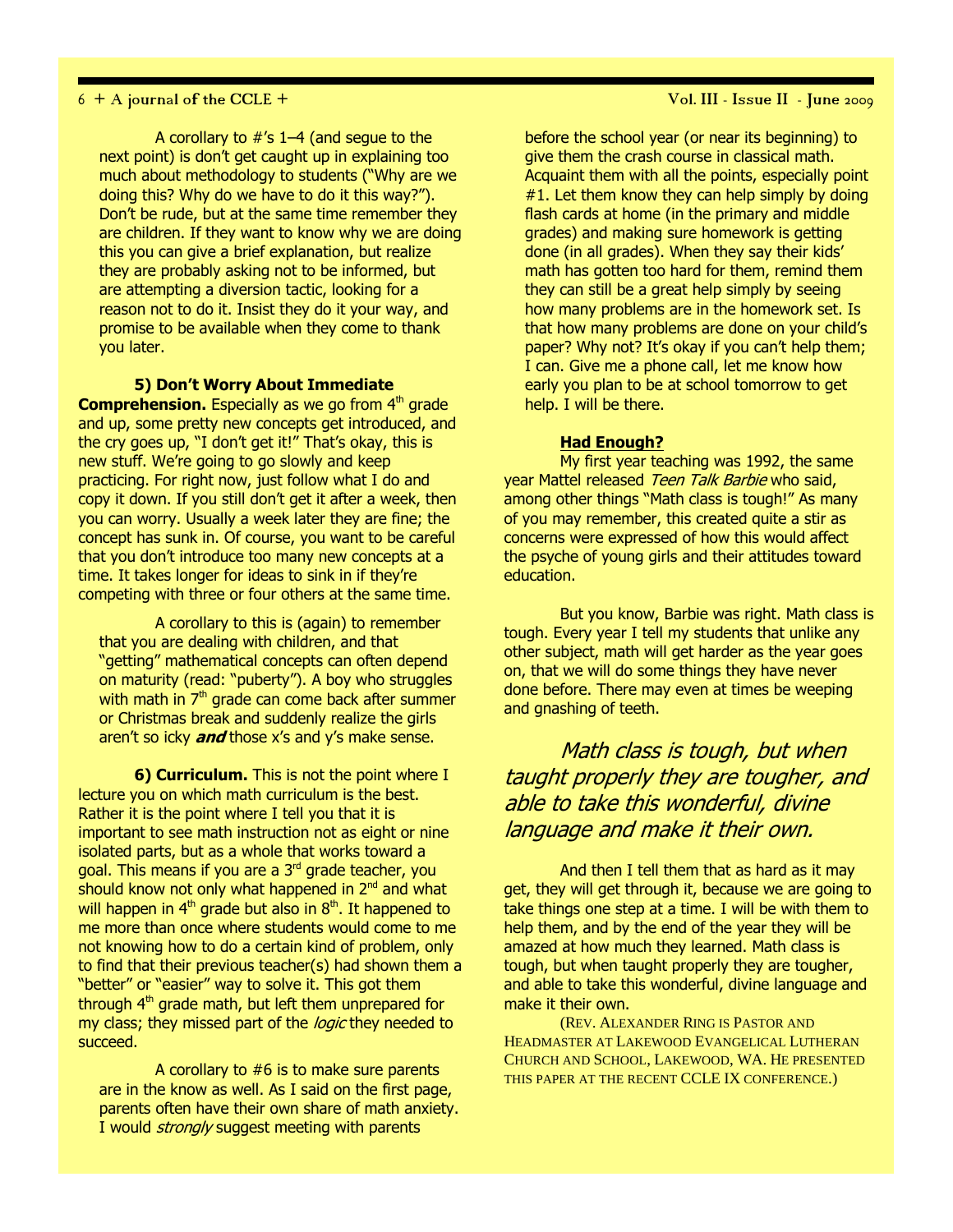| <b>EDITORIAL STAFF OF</b>                  |                                           |  |  |
|--------------------------------------------|-------------------------------------------|--|--|
| THE CLASSICAL EDUCATION QUARTERLY          |                                           |  |  |
|                                            | EDITOR-IN-CHIEF DR. STEVEN HEIN           |  |  |
| <b>DEPARTMENT EDITORS</b>                  |                                           |  |  |
| <b>THE SCIENCES</b>                        | DR. ROSS BETTS                            |  |  |
| <b>THE TRIVIUM</b>                         | DR. JAMES TALLMON                         |  |  |
| EDUCATIONAL                                |                                           |  |  |
| PHII OSOPHY                                | <b>REV. WILLIAM HEINE</b>                 |  |  |
|                                            | <b>ADMINISTRATION REV. STEPHAN KIESER</b> |  |  |
| <b>THEOLOGY &amp;</b>                      |                                           |  |  |
| <b>CATECHESIS</b>                          | <b>REV. PAUL</b>                          |  |  |
|                                            | <b>WILLIAMS</b>                           |  |  |
|                                            | LANGUAGES DR. E. CHRISTIAN KOPFF          |  |  |
| <b>ON-THE-FRONT-LINES SUSAN TUCKER</b>     |                                           |  |  |
| <b>PR RICHARD GAUB</b>                     |                                           |  |  |
| <b>WESTERN CIVILIZATION</b>                |                                           |  |  |
| (HUMANITIES)                               |                                           |  |  |
| THE CLASSICAL WORLD KATHLEEN HEIN          |                                           |  |  |
| <b>ANCIENT &amp; MEDIEVAL</b>              |                                           |  |  |
| <b>WORLD REV. JOHN &amp; ANGELA HILL</b>   |                                           |  |  |
| <b>RENAISSANCE &amp;</b>                   |                                           |  |  |
| <b>REFORMATION ERA DR. KENT HEIMBIGNER</b> |                                           |  |  |
|                                            | THE MODERN ERA ERIKA MILDRED              |  |  |
| <b>BOOK REVIEW EDITORS</b>                 |                                           |  |  |
| <b>REV. ROBERT SCHAIBLEY</b>               |                                           |  |  |
|                                            | <b>NATE BOHLMANN</b>                      |  |  |

## THE ROLE OF LITERATURE IN A CLASSICAL ELEMENTARY SCHOOL EDUCATION BY KATHRINE BISCHOF

What is Truth? What is Good? What is Evil? What is Beauty? These sound like heavy questions for a second or third grader, and yet these are the very questions a Classical education will teach young children to ask—and to answer. Most progressive literature books today will focus on things which the educational establishment may view as "Good." For example, there are stories about saving money—we might call that "stewardship." One might also find

7 + A journal of the CCLE + Vol. III - Issue II - June 2009

stories about doing good to others—with no other motivation than that you should do unto others as you would have them do unto you, and with no real instruction on how to determine what "doing good" is. There are stories about saving the earth (by recycling, planting a tree, etc.), and tolerating those who are different from you. What is so bad about these things? Putting aside the fact that today's literature books contain modern stories by modern authors who will be forgotten in 10 years time, these stories do not teach the deeper things of life. Yes, it is practical to learn how to save your money, but let's put that in the math classroom, not literature. The new Oxford Junior Dictionary, a British publication, shows us just how shallow children's literature has become. When publishing a new edition of a children's dictionary, the publishers looked for words most used in children's school literature to include, and least used words to cut out. What are some of the words that were cut out this year; sin, saint, altar, chapel, disciple, monk, nun, bishop, coronation, duchess, duke, emperor, empire, monarch, and a whole host of words pertaining to nature. What was added? Celebrity, tolerant, vandalism, negotiate, interdependent, drought, biodegradable, bilingual, blog, broadband, MP3 player, voice-mail, attachment, database, chat-room, analogue, incisor, food chain.

These additions and deletions are not the result of the publishers of a dictionary seeking to influence the language of the children in Great Britain. On the contrary, it is a direct reflection of what the children are reading in school.

Classical teachers start out by teaching literature that has stood the test of time—not just because a story has an entertaining plot, but because it has taught a universal truth that is as true today as when it was written.

A Classical education seeks to teach children what sin and righteousness are (and not just in the religion classroom), it seeks to teach children about life, death, and how to be happy forever. It seeks to teach children what it means to be human. Classical teachers start out by teaching literature that has stood the test of time—not just because a story has an entertaining plot, but because it has taught a universal truth that is as true today as when it was written. Great literature has been written for us from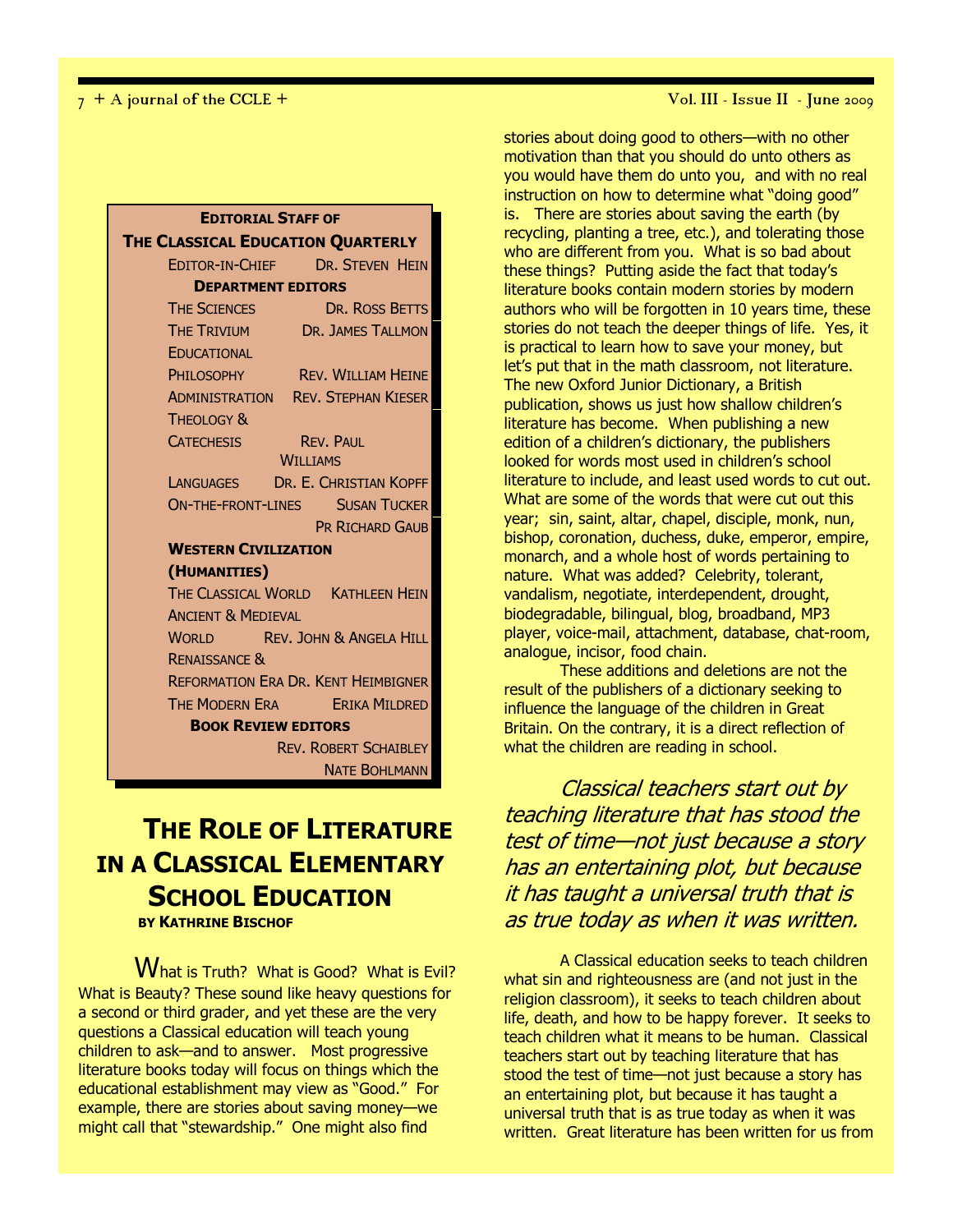ancient times through modern. Can modern children's stories stand up to the test of time? Or will there have to be a whole new set of stories when the latest cartoon character goes out of fashion? Ten years from now, no one will remember about how the cartoon character "Arthur" saved enough money to buy a new puppy, but everyone will still be talking about Pinocchio. Why?

The original story The Adventures of Pinocchio, written by Carlo Collodi in 1883, is about a wooden puppet who displays very human-like qualities long before he becomes human. Pinocchio is impudent even while he is still being carved—a reminder of our own original sin. And the moment Gepetto has finished making Pinocchio's legs, Pinocchio kicks him and runs away! How true this is for us when we are born, to kick our Creator and run away from him. Then the reader is introduced to the talking cricket (who is not named "Jiminy" in the novel)—our conscience, or the Law written in our hearts. Unlike the Disney version, Pinocchio promptly throws a hammer at the cricket and accidentally kills him in chapter 3. Rebelliousness. Sinners rebel when what we know is right contradicts that which we would like to do and that which we find pleasurable. Throughout the entire novel we are introduced to concepts of morality which are very black and white. When Pinocchio disobeys his Father he gets into trouble. When he is greedy and foolish he loses what little money he does have. When he is lazy and skips school to play all day, he turns into a jackass.

There are no "shades of gray" in *Pinocchio*, no tolerance for those who break the rules and do wrong. Sin always yields punishment. These are universal value judgments which were true at the time Collodi wrote, and are still true today. At the end of the story Pinocchio's heart has been changed—mostly through a number of hardships. He learns to care for his parents when they are sick, and to take care of them in need. This earns him the privilege of becoming "real." Collodi did not write that if you wish for something hard enough it will come true (a la "When you Wish Upon a Star.") Rather he writes a story teaching us that to be human is to discover the virtues in the daily, mundane labors in our lives, in diligence, and in caring for another. Pinocchio suffered many hardships on the road to discovery, and so will we and our children on our life journey. There are many good authors to choose from, if one has the presence of mind to sift through all the books on puppy dogs and rainbows to find the stories with real meaning. Whatever the

### 8 + A journal of the CCLE + Vol. III - Issue II - June 2009

teacher discovers on the library shelves, he should keep in mind the goal to teach the difference between good and evil, truth and falsehood, and life and death. This is so that when our children are tested, they will live and not die forever.

(KATHRINE BISCHOF IS A CLASSICAL, LUTHERAN HOMESCHOOLER FROM PARAGOULD, AR WHO ALSO GRACIOUSLY OFFERS EDITORIAL SERVICES TO THE CEQ)

### ADDENDUM

### MARKS OF A LUTHERAN AND CLASSICAL SCHOOL (CCLE POSITION STATEMENT)

I. The School confesses and incorporates a commitment to the Gospel of our Lord Jesus Christ in all aspects of its educational mission as it is taught and confessed in the inspired sacred Scriptures and the confessional writings of the Evangelical Lutheran Church.

A. This faith commitment is explicitly articulated in the school's charter as expressed in the constitution and bylaws of the sponsoring congregation or governing body.

B. This faith commitment shapes and is reflected in - the school's faculty, staff, instructional program, educational philosophy, and worship life.

1. Faculty and Staff confess and reflect this commitment in their personal faith, worship life, and professional service to the school.

2. A Lutheran, Christian world-view shapes, integrates and unites, the instructional programs of the school - its courses of study, educational resources, and priorities.

3. Catechesis - teaching of the faith with confession and prayer - is central in the instructional life of the school on all grade levels in accord with the school's confessional commitment.